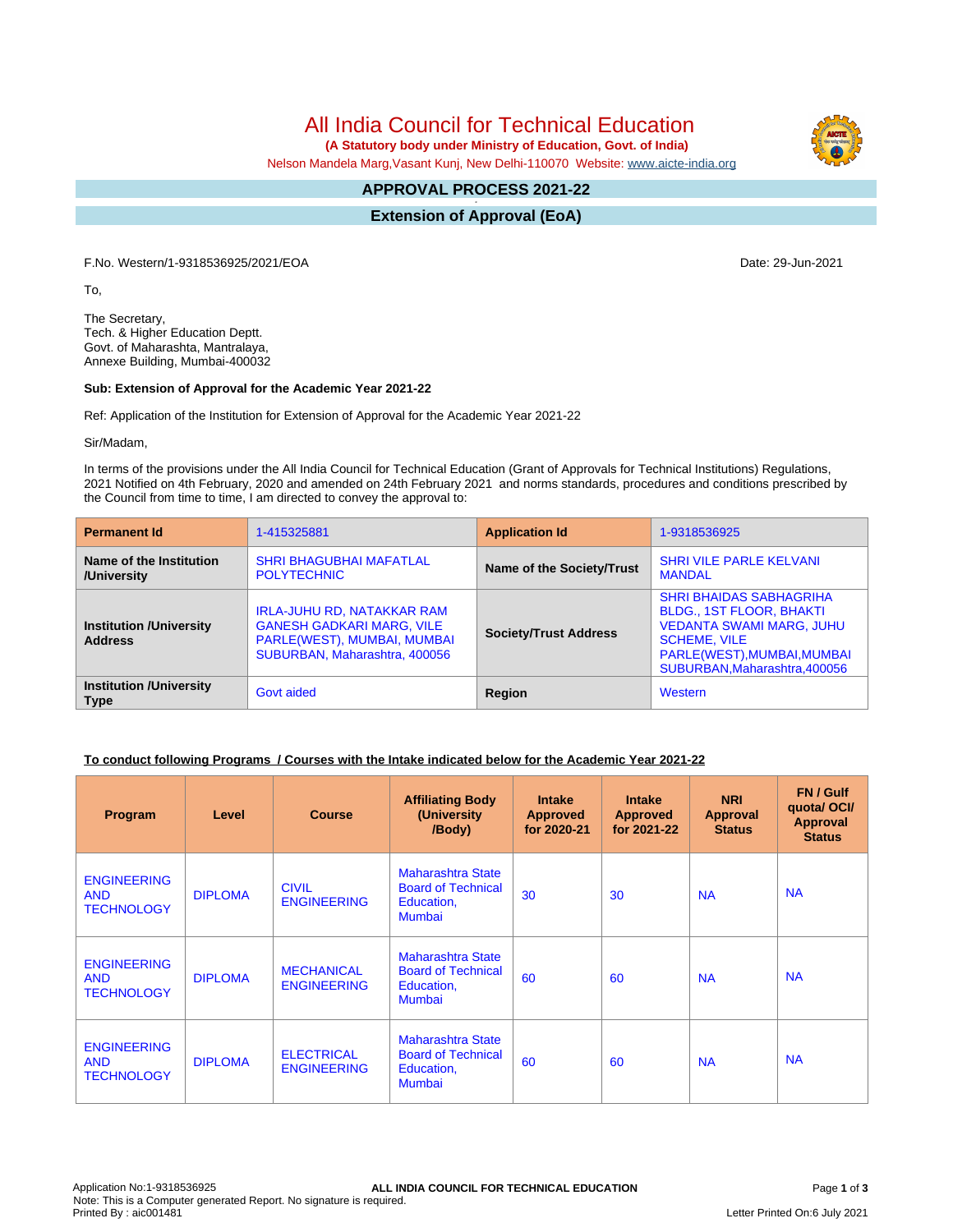| <b>ENGINEERING</b><br><b>AND</b><br><b>TECHNOLOGY</b> | <b>DIPLOMA</b> | <b>PLASTICS</b><br><b>ENGINEERING</b>                                                          | <b>Maharashtra State</b><br><b>Board of Technical</b><br>Education,<br>Mumbai | 30  | 30  | <b>NA</b> | <b>NA</b> |
|-------------------------------------------------------|----------------|------------------------------------------------------------------------------------------------|-------------------------------------------------------------------------------|-----|-----|-----------|-----------|
| <b>ENGINEERING</b><br><b>AND</b><br><b>TECHNOLOGY</b> | <b>DIPLOMA</b> | <b>CHEMICAL</b><br><b>ENGINEERING</b>                                                          | <b>Maharashtra State</b><br><b>Board of Technical</b><br>Education,<br>Mumbai | 30  | 30  | <b>NA</b> | <b>NA</b> |
| <b>ENGINEERING</b><br><b>AND</b><br><b>TECHNOLOGY</b> | <b>DIPLOMA</b> | <b>COMPUTER</b><br><b>ENGINEERING</b>                                                          | <b>Maharashtra State</b><br><b>Board of Technical</b><br>Education,<br>Mumbai | 120 | 120 | <b>NA</b> | <b>NA</b> |
| <b>ENGINEERING</b><br><b>AND</b><br><b>TECHNOLOGY</b> | <b>DIPLOMA</b> | <b>INFORMATION</b><br><b>TECHNOLOGY</b>                                                        | <b>Maharashtra State</b><br><b>Board of Technical</b><br>Education,<br>Mumbai | 60  | 60  | <b>NA</b> | <b>NA</b> |
| <b>ENGINEERING</b><br><b>AND</b><br><b>TECHNOLOGY</b> | <b>DIPLOMA</b> | <b>ELECTRONICS</b><br><b>AND</b><br><b>TELECOMMUNI</b><br><b>CATIONS</b><br><b>ENGINEERING</b> | <b>Maharashtra State</b><br><b>Board of Technical</b><br>Education,<br>Mumbai | 60  | 60  | <b>NA</b> | <b>NA</b> |

**It is mandatory to comply with all the essential requirements as given in APH 2021-22 (Appendix 6)**

## **Important Instructions**

- 1. The State Government/ UT/ Directorate of Technical Education/ Directorate of Medical Education shall ensure that 10% of reservation for Economically Weaker Section (EWS) as per the reservation policy for admission, operational from the Academic year 2019-20 is implemented without affecting the reservation percentages of SC/ ST/ OBC/ General. However, this would not be applicable in the case of Minority Institutions referred to the Clause (1) of Article 30 of Constitution of India. Such Institution shall be permitted to increase in annual permitted strength over a maximum period of two years.
- 2. The Institution offering courses earlier in the Regular Shift, First Shift, Second Shift/Part Time now amalgamated as total intake shall have to fulfil all facilities such as Infrastructure, Faculty and other requirements as per the norms specified in the Approval Process Handbook 2021-22 for the Total Approved Intake. Further, the Institutions Deemed to be Universities/ Institutions having Accreditation/ Autonomy status shall have to maintain the Faculty: Student ratio as specified in the Approval Process Handbook.
- 3. Strict compliance of Anti-Ragging Regulation, Establishment of Committee for SC/ ST, Establishment of Internal Complaint Committee (ICC), Establishment of Online Grievance Redressal Mechanism, Barrier Free Built Environment for disabled and elderly persons, Fire and Safety Certificate should be maintained as per the provisions made in Approval Process Handbook and AICTE Regulation notified from time to time.
- 4. In case of any differences in content in this Computer generated Extension of Approval Letter, the content/information as approved by the Executive Council / General Council as available on the record of AICTE shall be final and binding.

**Prof.Rajive Kumar Member Secretary, AICTE**

Copy \*\* to: